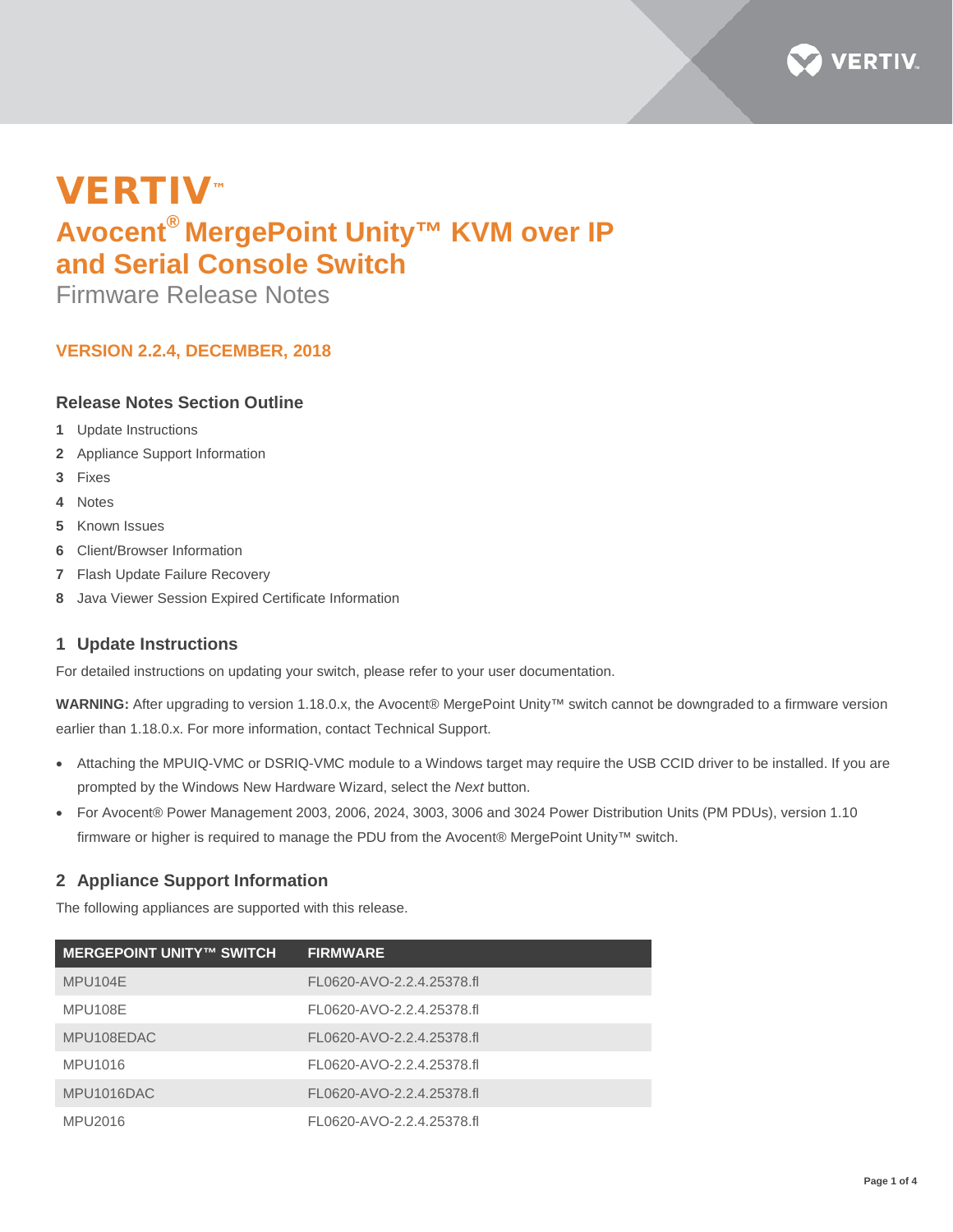

| <b>MERGEPOINT UNITY™ SWITCH</b> | <b>FIRMWARE</b>           |
|---------------------------------|---------------------------|
| MPU2016DAC                      | FL0620-AVO-2.2.4.25378.fl |
| MPU2032                         | FL0620-AVO-2.2.4.25378.fl |
| MPU2032DAC                      | FL0620-AVO-2.2.4.25378.fl |
| MPU4032                         | FL0620-AVO-2.2.4.25378.fl |
| MPU4032DAC                      | FL0620-AVO-2.2.4.25378.fl |
| MPU8032                         | FL0620-AVO-2.2.4.25378.fl |
| MPU8032DAC                      | FL0620-AVO-2.2.4.25378.fl |

**NOTE:** For CentOS targets, use a single or dual mouse cursor with AMS disabled.

## **3 Fixes**

- Updated Java and Active X viewer certificates; see section 8 for more information.
- Fixed issue where syslog events were not sent from the appliance (L3 #487234-840783271).
- Fixed issue where the HTML5 viewer did not support the Swiss/German keyboard layout (L3 #487234-812741935).
- Fixed issue where 32 RIP firmware download would not complete with four SNMP trap destinations.

#### **4 Notes**

If the appliance is going to be enrolled in the Avocent® DSView™ management software, firmware version 2.2.4 requires Avocent® MergePoint Unity™ switch plug-in version 2.2.0.

## **5 Known Issues**

Sharing with stealth must be enabled to share HTML5 sessions.

## **6 Client/Browser Information**

**NOTE:** Microsoft Internet Explorer versions 8 and 9 are no longer supported as client browsers.

The following chart indicates the latest version tested.

| <b>SOFTWARE</b>   | <b>VERSION</b>                          |
|-------------------|-----------------------------------------|
| Java              | 10                                      |
| Internet Explorer | 11                                      |
| Firefox           | 63.0.3 (64-bit)                         |
| Firefox ESR       | 60.3.0 ESR (64-bit)                     |
| Chrome            | 70.0.3538.102 (Official Build) (64-bit) |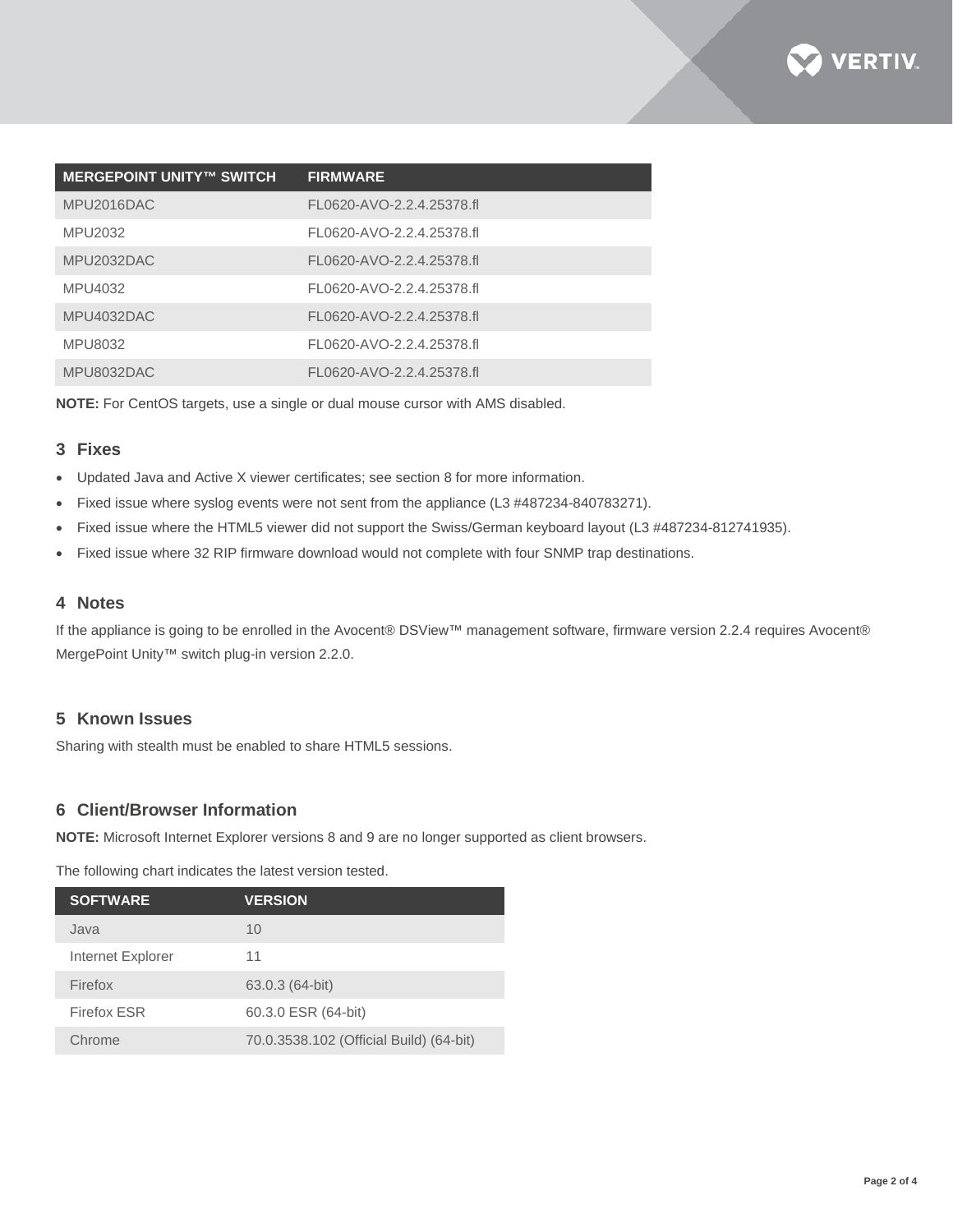

## **7 Flash Update Failure Recovery**

If the switch doesn't boot into the new firmware after a Flash procedure, it is possible to revert to the previous firmware version.

**WARNING:** After upgrading to version 1.18.0.x, the Avocent® MergePoint Unity™ switch cannot be downgraded to a firmware version earlier than 1.18.0.x. For more information, contact Technical Support.

To revert to the previous firmware version:

- 1. Connect a serial cable to the Setup port on the rear panel of the Avocent® MergePoint Unity™ switch.
- 2. Run a terminal program on the PC connected to the Setup port. The serial port settings should be: 9600 baud, 8 data bits, 1 stop bit, no parity and no flow control.
- 3. Turn on the Avocent® MergePoint Unity™ switch.
- 4. Press any key when the *Hit any key to stop autoboot* prompt appears in the terminal program.
- 5. Once a menu is displayed in the terminal program, press **1** to select Boot Alternate, and then press **Enter**.
- 6. The Avocent® MergePoint Unity™ switch will then reboot to the previous version automatically.

## **8 Java Viewer Session Expired Certificate Information**

Java and Active X serial viewer session certificates existing in older firmware versions are expiring on February 17, 2019.

**IMPORTANT NOTE:** Unless you use the HTML5 viewer, update to the newest firmware or edit the Java Console Security settings on each computer client by that date, you will be unable launch KVM sessions.

**NOTE:** Active X users are not affected and will be able to continue using the expired certificate.

To edit the Java Console security settings:

**NOTE:** If using Java 10, menus may vary, but the same workaround applies.

- 1. From your Windows Control Panel, click *Java*.
- 2. When the Java Control Panel opens, click the *Security* tab.
- 3. Select the High radio button to indicate the desired security level, then click the *Edit Site List* button. This will enable you to add the expired certificate information to the Exception Site List so that you can continue using it.

| S Java Control Panel                                                                                                                                               | $\Sigma$<br><b>III</b><br>$\Box$<br>車<br>$\Box$ |  |  |
|--------------------------------------------------------------------------------------------------------------------------------------------------------------------|-------------------------------------------------|--|--|
| Security<br>Advanced<br>General Update Java                                                                                                                        |                                                 |  |  |
| T Enable Java content in the browser                                                                                                                               |                                                 |  |  |
|                                                                                                                                                                    |                                                 |  |  |
| Security level for applications not on the Exception Site list                                                                                                     |                                                 |  |  |
| <b>Nery High</b>                                                                                                                                                   |                                                 |  |  |
| Only Java applications identified by a certificate from a trusted authority are allowed to run,<br>and only if the certificate can be verified as not revoked.     |                                                 |  |  |
| (a) High                                                                                                                                                           |                                                 |  |  |
| Java applications identified by a certificate from a trusted authority are allowed to run, even if<br>the revocation status of the certificate cannot be verified. |                                                 |  |  |
|                                                                                                                                                                    |                                                 |  |  |
| <b>Exception Site List</b>                                                                                                                                         |                                                 |  |  |
| Applications launched from the sites listed below will be allowed to run after the appropriate security<br>prompts.                                                |                                                 |  |  |
| Click Edit Site List                                                                                                                                               |                                                 |  |  |
| to add items to this list.                                                                                                                                         | Edit Site List                                  |  |  |
|                                                                                                                                                                    |                                                 |  |  |
| <b>Restore Security Prompts</b>                                                                                                                                    | Manage Certificates                             |  |  |
|                                                                                                                                                                    |                                                 |  |  |
|                                                                                                                                                                    |                                                 |  |  |
|                                                                                                                                                                    | OK<br>Cancel<br>Apply                           |  |  |